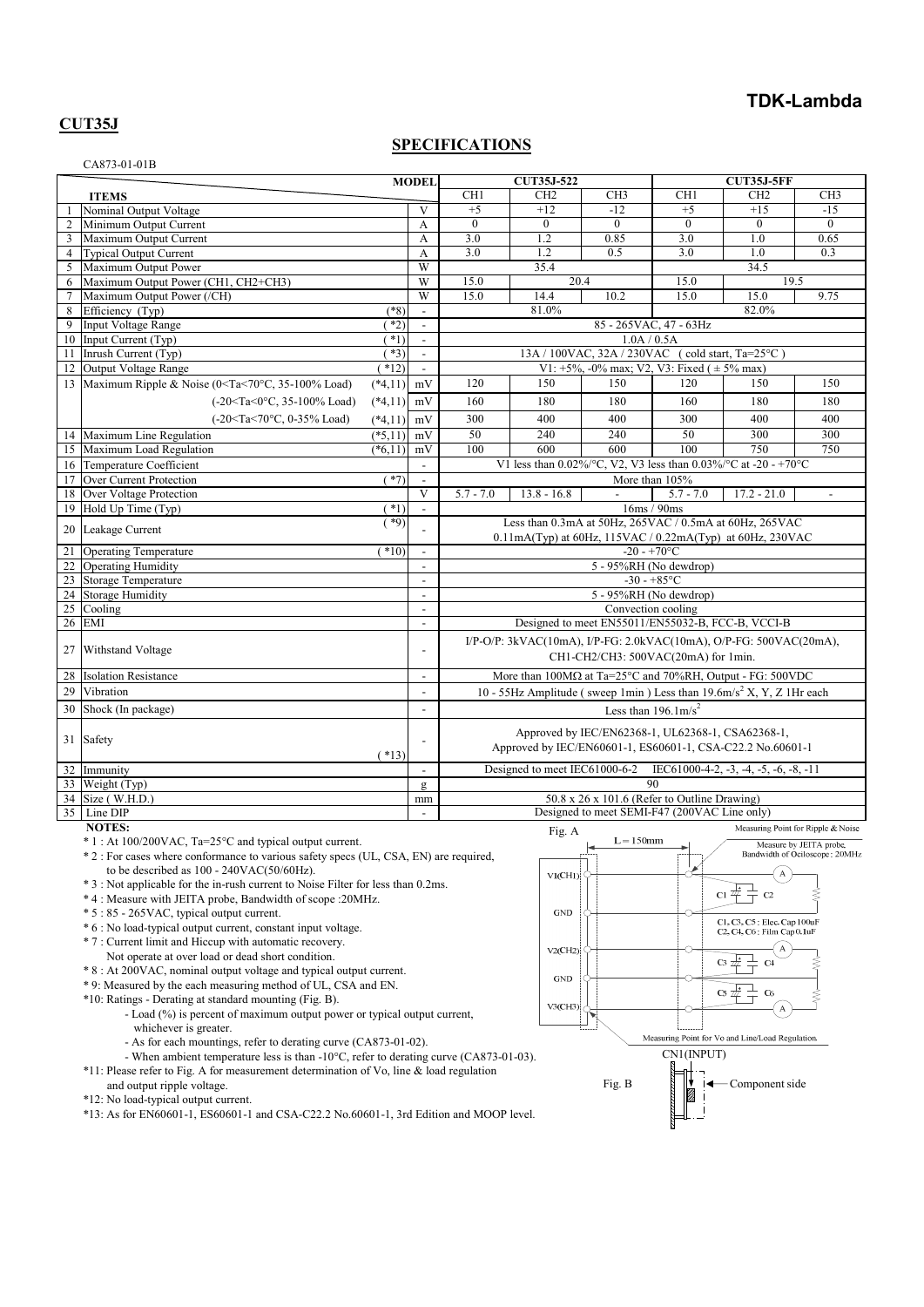## **CUT35J**

### **OUTPUT DERATING**

CA873-01-02

|                  | *COOLING: CONVECTION COOLING |            |              |            |  |  |
|------------------|------------------------------|------------|--------------|------------|--|--|
|                  | LOADING CONDITION(%)         |            |              |            |  |  |
| Ta $(^{\circ}C)$ | Mounting A,C                 | Mounting B | Mounting D,E | Mounting F |  |  |
| $-20$            | 100                          | 100        | 100          | 100        |  |  |
| 40               | 100                          | 100        | 100          | 100        |  |  |
| 45               | 100                          | 100        | 100          | 90         |  |  |
| 50               | 100                          | 100        | 90           | 80         |  |  |
| 55               | 90                           | 100        | 80           | 70         |  |  |
| 60               | 80                           | 90         | 70           | 60         |  |  |
| 70               | 60                           | 70         | 50           | 40         |  |  |

#### \*COOLING: CONVECTION COOLING



| <b>(STANDARD)</b><br>MOUNTING)<br>CN1(INPUT)<br>CN1(INPUT)<br>럼<br>⊨<br>CN1(INPUT)<br>CN1(INPUT)<br>⋐⊫<br><u>enpromonomonpon</u><br>Ø,<br>Ø<br>௪<br>,,,,,,,,,,,,,,,,,,,,,,,,,,,,,<br>1_图目<br>CN1(INPUT)<br>N-1- -<br>K.<br>CN1(INPUT) | (MOUNTING A) | (MOUNTING B) | (MOUNTING C) | (MOUNTING D) | (MOUNTING E) | (MOUNTING F) |
|---------------------------------------------------------------------------------------------------------------------------------------------------------------------------------------------------------------------------------------|--------------|--------------|--------------|--------------|--------------|--------------|
|                                                                                                                                                                                                                                       |              |              |              |              |              |              |